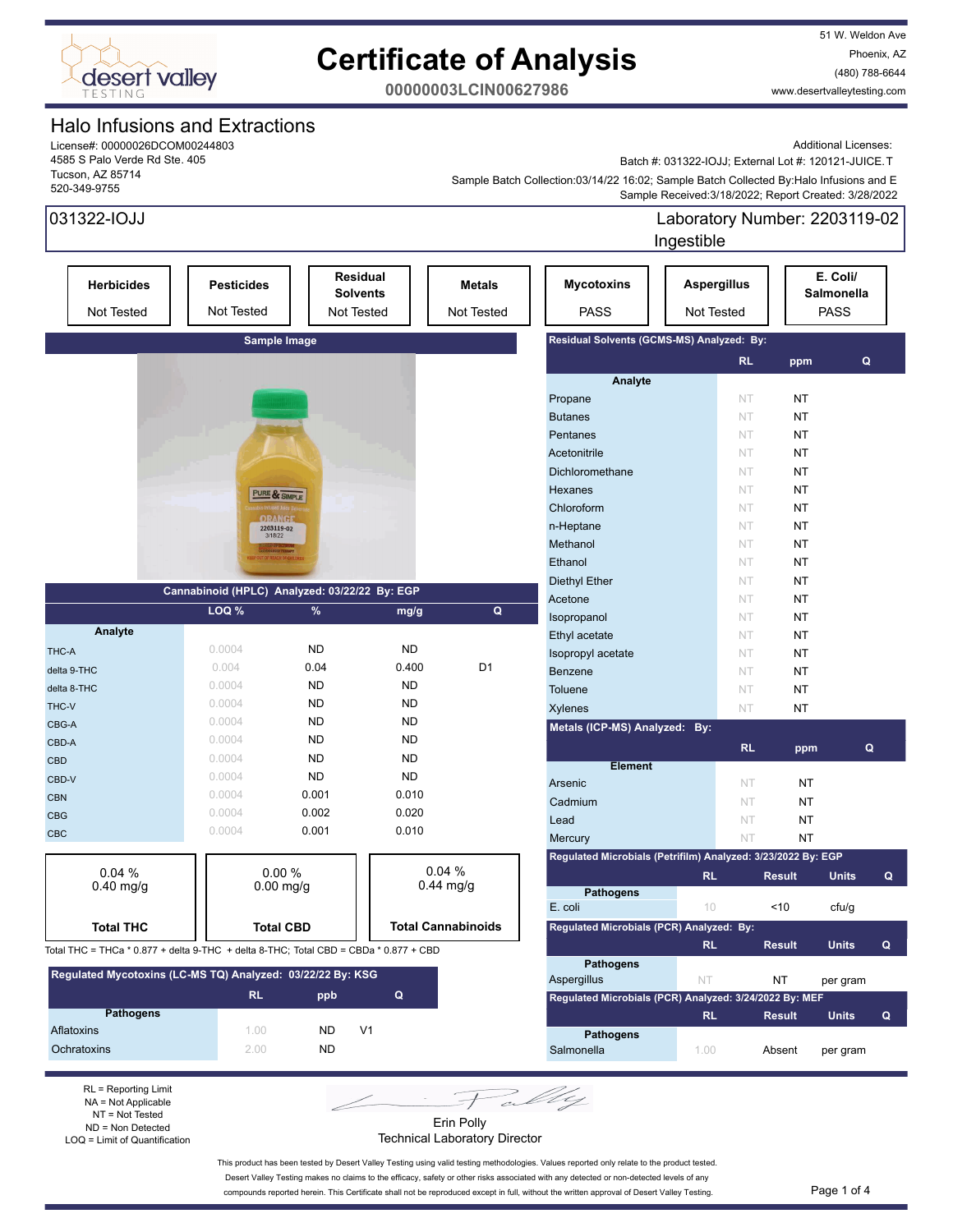

51 W. Weldon Ave Phoenix, AZ (480) 788-6644 www.desertvalleytesting.com

Additional Licenses:

**00000003LCIN00627986**

### Halo Infusions and Extractions

License#: 00000026DCOM00244803 4585 S Palo Verde Rd Ste. 405 Tucson, AZ 85714 520-349-9755

### 031322-IOJJ

Batch #: 031322-IOJJ; External Lot #: 120121-JUICE.T

 Sample Received:3/18/2022; Report Created: 3/28/2022 Sample Batch Collection:03/14/22 16:02; Sample Batch Collected By:Halo Infusions and E

### Laboratory Number: 2203119-02 Ingestible

| Pesticides (LC-MS TQ) Analyzed: By: |           |           |   |                   |           |           |   |
|-------------------------------------|-----------|-----------|---|-------------------|-----------|-----------|---|
|                                     | <b>RL</b> | ppm       | Q |                   | RL        | ppm       | Q |
| Analyte                             |           |           |   | Analyte           |           |           |   |
| Acephate                            | <b>NT</b> | NT        |   | Acequinocyl       | NT.       | NT        |   |
| Acetamiprid                         | NT        | <b>NT</b> |   | Aldicarb          | NT        | <b>NT</b> |   |
| Azoxystrobin                        | NT        | <b>NT</b> |   | <b>Bifenthrin</b> | NT.       | NT        |   |
| <b>Boscalid</b>                     | <b>NT</b> | NT        |   | Carbaryl          | NT.       | ΝT        |   |
| Carbofuran                          | NT        | <b>NT</b> |   | Chlorpyrifos      | NT        | <b>NT</b> |   |
| <b>Diazinon</b>                     | NT        | <b>NT</b> |   | Dimethoate        | NT        | NT        |   |
| Ethoprophos                         | NT        | <b>NT</b> |   | Etofenprox        | NT.       | NT        |   |
| Etoxazole                           | NT        | <b>NT</b> |   | Fenoxycarb        | NT        | <b>NT</b> |   |
| Fenpyroximate E                     | NT        | <b>NT</b> |   | Flonicamid        | NT.       | <b>NT</b> |   |
| Fludioxonil                         | NT        | <b>NT</b> |   | Hexythiazox       | NT.       | NT        |   |
| Imazalil                            | <b>NT</b> | NT.       |   | Imidacloprid      | NT.       | NT        |   |
| Kresoxim-methyl                     | NT        | <b>NT</b> |   | Malathion         | NT        | NT.       |   |
| Metalaxyl                           | <b>NT</b> | <b>NT</b> |   | Methiocarb        | NT        | <b>NT</b> |   |
| Methomyl                            | <b>NT</b> | NT.       |   | Myclobutanil      | <b>NT</b> | <b>NT</b> |   |
| <b>Naled</b>                        | <b>NT</b> | <b>NT</b> |   | Oxamyl            | NT        | NT        |   |
| Piperonyl butoxide                  | NT        | <b>NT</b> |   | Propiconazole     | NT.       | NT        |   |
| Propoxure                           | <b>NT</b> | <b>NT</b> |   | Spiromesifen      | NT.       | NT        |   |
| Spirotetramat                       | <b>NT</b> | NT        |   | Spiroxamine       | NT.       | NT        |   |
| Tebuconazole                        | NT        | NT.       |   | Thiacloprid       | <b>NT</b> | NT.       |   |
| Thiamethoxam                        | <b>NT</b> | <b>NT</b> |   | Trifloxystrobin   | NT        | <b>NT</b> |   |
| Abamectin                           | <b>NT</b> | <b>NT</b> |   | <b>Bifenazate</b> | NT.       | <b>NT</b> |   |
| Chlorantraniliprole                 | <b>NT</b> | <b>NT</b> |   | Clofentezine      | NT        | NT        |   |
| Cyfluthrin                          | <b>NT</b> | <b>NT</b> |   | Cypermethrin      | NT.       | NT        |   |
| Daminozide                          | <b>NT</b> | <b>NT</b> |   | DDVP (Dichlorvos) | <b>NT</b> | NΤ        |   |
| Fipronil                            | <b>NT</b> | <b>NT</b> |   | Paclobutrazol     | NT        | NT        |   |
| Permethrins                         | NT        | <b>NT</b> |   | Phosmet           | NT        | NT        |   |
| Prallethrin                         | <b>NT</b> | <b>NT</b> |   | Pyrethrins        | NT        | <b>NT</b> |   |
| Pyridaben                           | <b>NT</b> | <b>NT</b> |   | Spinosad          | NT        | <b>NT</b> |   |
| Chlorfenapyr                        | <b>NT</b> | <b>NT</b> |   |                   |           |           |   |

#### **RL ppm Herbicides (LC-MS TQ) Analyzed: By: Q**

**Analyte** Pendimethalin NT NT NT

RL = Reporting Limit NA = Not Applicable NT = Not Tested ND = Non Detected LOQ = Limit of Quantification

Fally

Erin Polly Technical Laboratory Director

This product has been tested by Desert Valley Testing using valid testing methodologies. Values reported only relate to the product tested. Desert Valley Testing makes no claims to the efficacy, safety or other risks associated with any detected or non-detected levels of any compounds reported herein. This Certificate shall not be reproduced except in full, without the written approval of Desert Valley Testing. Page 2 of 4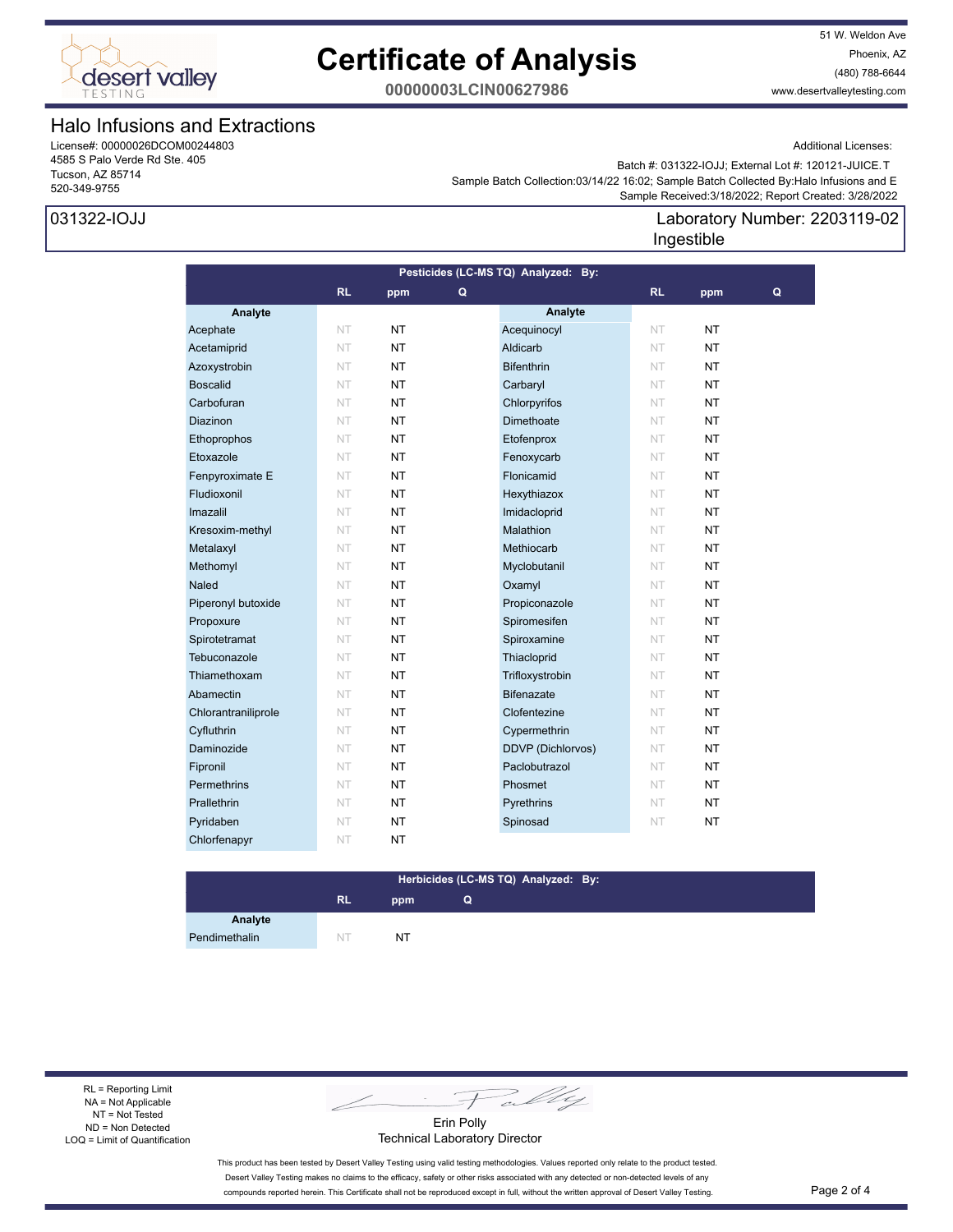

51 W. Weldon Ave Phoenix, AZ (480) 788-6644 www.desertvalleytesting.com

**00000003LCIN00627986**

### Halo Infusions and Extractions

License#: 00000026DCOM00244803 4585 S Palo Verde Rd Ste. 405 Tucson, AZ 85714

### 031322-IOJJ

| Non-Regulated Microbials (PetriFilms) Analyzed: By: |           |               |              |   |  |  |
|-----------------------------------------------------|-----------|---------------|--------------|---|--|--|
|                                                     | <b>RL</b> | <b>Result</b> | <b>Units</b> | Q |  |  |
| <b>Pathogens</b>                                    |           |               |              |   |  |  |
| <b>Total Coliform</b>                               | NT        | NT            | cfu/q        |   |  |  |
| Yeast                                               | NT        | NT            | cfu/q        |   |  |  |
| Mold                                                | NT        | NT            | ctu/g        |   |  |  |
| Aerobic Bacteria                                    | NT        | NT            | ctu/g        |   |  |  |
| Enterobacteria                                      | NT        | NT            | cfu/q        |   |  |  |
|                                                     |           |               |              |   |  |  |

| Water Activity (Moisture Reacter) Analyzed: By: |                                      |           |   |  |  |  |  |
|-------------------------------------------------|--------------------------------------|-----------|---|--|--|--|--|
|                                                 |                                      | <b>AW</b> | Q |  |  |  |  |
| Compound                                        |                                      |           |   |  |  |  |  |
| <b>Water Activity</b>                           |                                      | NT        |   |  |  |  |  |
|                                                 | Moisture (Drying Oven) Analyzed: By: |           |   |  |  |  |  |
|                                                 |                                      | %         | Q |  |  |  |  |
| <b>Compound</b>                                 |                                      |           |   |  |  |  |  |
| <b>Percent Moisture</b>                         | NT                                   | NT        |   |  |  |  |  |
| pH Test (HannHI11310) Analyzed: By:             |                                      |           |   |  |  |  |  |
|                                                 |                                      | <b>NA</b> | Q |  |  |  |  |
| Compound                                        |                                      |           |   |  |  |  |  |
| рH                                              |                                      | NT        |   |  |  |  |  |

Additional Licenses:

Batch #: 031322-IOJJ; External Lot #: 120121-JUICE.T

Sample Batch Collection.come.com/integrated: 276.02, Sample Batch Collection.com<br>Sample Received:3/18/2022; Report Created: 3/28/2022 Sample Batch Collection:03/14/22 16:02; Sample Batch Collected By:Halo Infusions and E

### Laboratory Number: 2203119-02 Ingestible

|                             | Terpenes (GCMS-MS) Analyzed: | By:       |   |
|-----------------------------|------------------------------|-----------|---|
|                             | mg/g                         | %         | Q |
| Compound                    |                              |           |   |
| alpha-Bisabolol             | NT                           | NΤ        |   |
| (-)-Borneol and (+)-Borneol | NT                           | NT        |   |
| Camphene                    | NT                           | NT        |   |
| Camphor                     | NT                           | NT        |   |
| beta-Caryophyllene          | NT                           | NT        |   |
| trans-Caryophyllene         | NT                           | NT        |   |
| Caryophyllene Oxide         | NT                           | NT        |   |
| alpha-Cedrene               | NT                           | NT        |   |
| Cedrol                      | NT                           | NT        |   |
| Endo-fenchyl Alcohol        | NT                           | NT        |   |
| Eucalyptol                  | NT                           | NT        |   |
| Fenchone                    | NT                           | NT        |   |
| Geraniol                    | NT                           | NT        |   |
| Geranyl acetate             | NT                           | NT        |   |
| Guaiol                      | NT                           | NT        |   |
| Hexahydrothymol             | NT                           | NT        |   |
| alpha-Humulene              | NT                           | NT        |   |
| Isoborneol                  | NT                           | NT        |   |
| Isopulegol                  | NT                           | NT        |   |
| Limonene                    | NT                           | NT        |   |
| Linalool                    | NT                           | NT        |   |
| p-Mentha-1,5-diene          | <b>NT</b>                    | NT        |   |
| beta-Myrcene                | NT                           | NT        |   |
| trans-Nerolidol             | NT                           | NT        |   |
| Ocimene                     | NT                           | NT        |   |
| alpha-Pinene                | <b>NT</b>                    | NT        |   |
| beta-Pinene                 | NT                           | NT        |   |
| Pulegone                    | NT                           | NT        |   |
| Sabinene                    | NT                           | NT        |   |
| Sabinene Hydrate            | <b>NT</b>                    | NT        |   |
| gamma-Terpinene             | NT                           | NT        |   |
| alpha-Terpinene             | NT                           | NT        |   |
| 3-Carene                    | NT                           | NT        |   |
| <b>Terpineol</b>            | <b>NT</b>                    | NT        |   |
| Terpinolene                 | NT                           | NT        |   |
| Valencene                   | NT                           | NT        |   |
| Nerol                       | NT                           | NT        |   |
| cis-Nerolidol               | <b>NT</b>                    | <b>NT</b> |   |
| <b>Total Terpenes</b>       | <b>NT</b>                    | <b>NT</b> |   |

RL = Reporting Limit NA = Not Applicable NT = Not Tested ND = Non Detected LOQ = Limit of Quantification

Fally

Erin Polly Technical Laboratory Director

This product has been tested by Desert Valley Testing using valid testing methodologies. Values reported only relate to the product tested. Desert Valley Testing makes no claims to the efficacy, safety or other risks associated with any detected or non-detected levels of any compounds reported herein. This Certificate shall not be reproduced except in full, without the written approval of Desert Valley Testing. Page 3 of 4